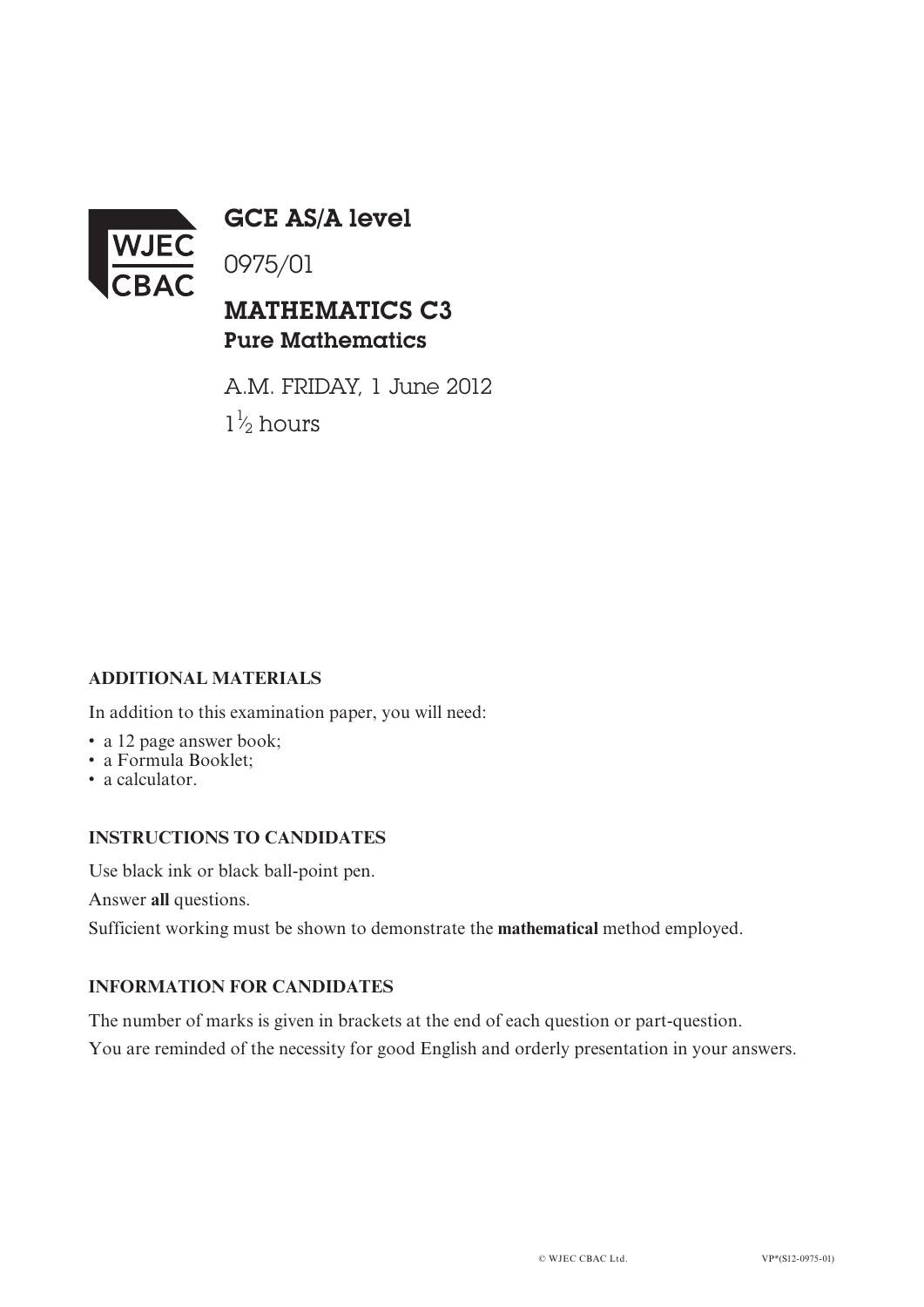**1.** *(a)* Use Simpson's Rule with five ordinates to find an approximate value for the integral

$$
\int_0^1 e^{x^2} dx.
$$

Show your working and give your answer correct to four decimal places. [4]

*(b)* **Use your answer to part** *(a)* to deduce an approximate value for the integral

$$
\int_0^1 e^{x^2+3} dx.
$$
 [2]

**2.** *(a)* Show, by counter-example, that the statement

'If  $\cos \theta = \cos \phi$  then  $\sin \theta = \sin \phi'$ 

is false.  $[2]$ 

*(b)* Find all values of  $\theta$  in the range  $0^{\circ} \le \theta \le 360^{\circ}$  satisfying

$$
13 \tan^2 \theta = 5 \sec^2 \theta + 6 \tan \theta.
$$
 [6]

**3.** *(a)* The curve *C* is defined by

 $x^3 - 4x^2y = 2y^3 - 3x - 2.$ 

Find the value of 
$$
\frac{dy}{dx}
$$
 at the point (3, 1). [4]

*(b)* Given that

 $x = \sin at$ ,  $y = \cos at$ ,

where *a* is a constant, find and simplify

(i) an expression for 
$$
\frac{dy}{dx}
$$
 in terms of *a* and *t*,  
(ii) an expression for  $\frac{d^2y}{dx^2}$  in terms of *a* and *t*. [7]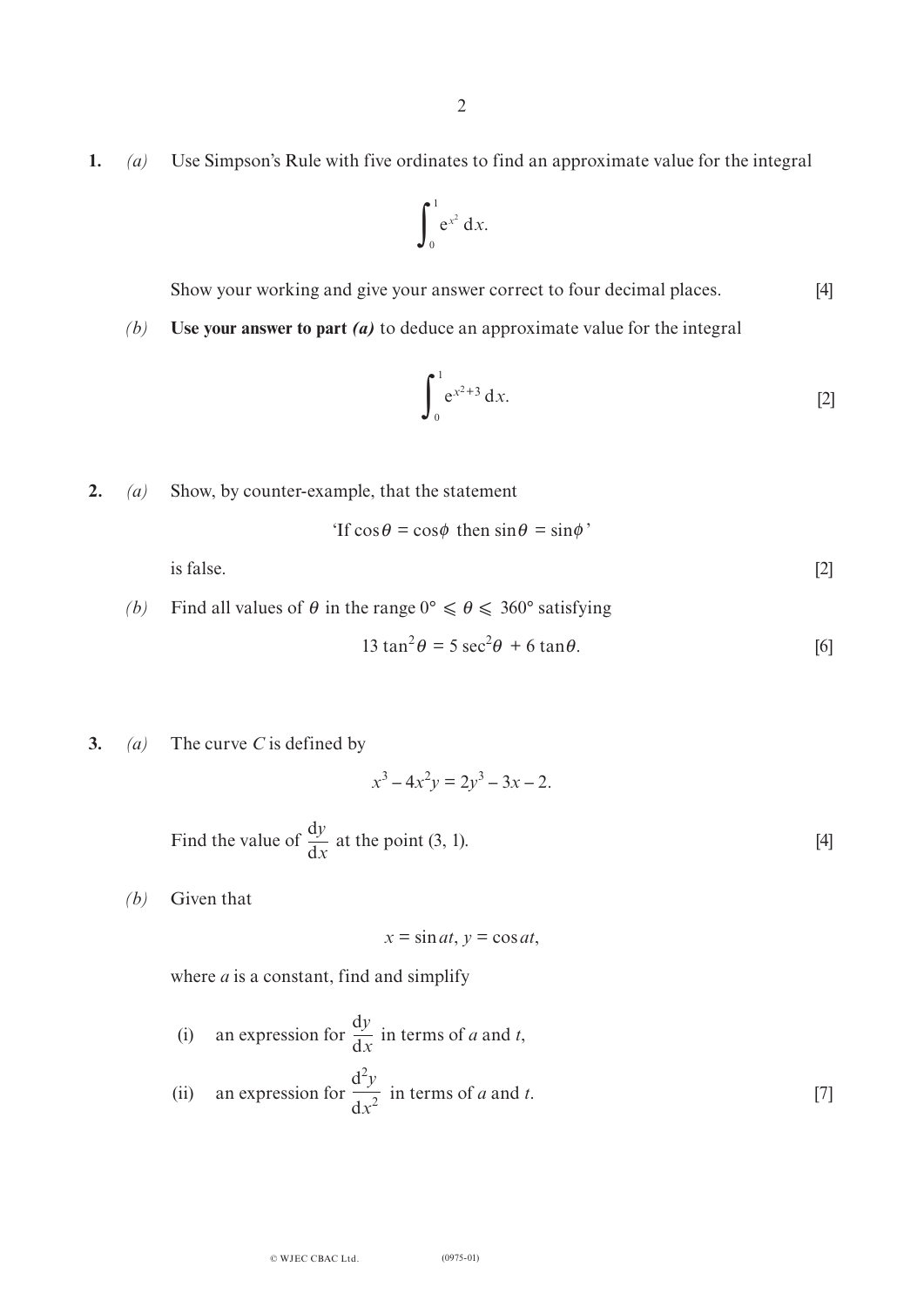**4.** Show that the equation

$$
\cos x - 5x + 2 = 0
$$

has a root  $\alpha$  between 0 and  $\frac{\pi}{4}$ . 4

The recurrence relation

$$
x_{n+1} = \frac{1}{5} (2 + \cos x_n)
$$

with  $x_0 = 0.6$  can be used to find  $\alpha$ . Find and record the values of  $x_1, x_2, x_3, x_4$ . Write down the value of  $x_4$  correct to five decimal places and prove that this is the value of  $\alpha$  correct to five decimal places. [7]

- **5.** Differentiate each of the following with respect to *x*.
	- (a)  $\ln(7 + 2x 3x^2)$  *(b)*  $e^{\tan x}$  *(c)*  $5x^2 \sin^{-1}$  $[2], [2], [3]$
- **6.** Find *(a)* (i)  $\int 3e^{2-\frac{x}{4}} dx$  (ii)  $\int \frac{9}{(2x-3)^6} dx$  (iii)  $\int \frac{7}{3x+1} dx$  [6] *(b)* Given that  $0 \le a \le \frac{1}{2}$  and that  $\pi$ 2  $\int \frac{9}{(2x-3)^6} dx$  (iii)  $\int \frac{7}{3x+1} dx$

$$
\int_0^a \sin 2x \, dx = \frac{1}{4},
$$

find the value of the constant *a*. [5]

- **7.** Solve the following.
	- $(a)$   $4|x-3|+2=8-5|x-3|$  [3]

$$
(b) \quad |5x-2| \leq 3 \tag{3}
$$

# **Turn over**